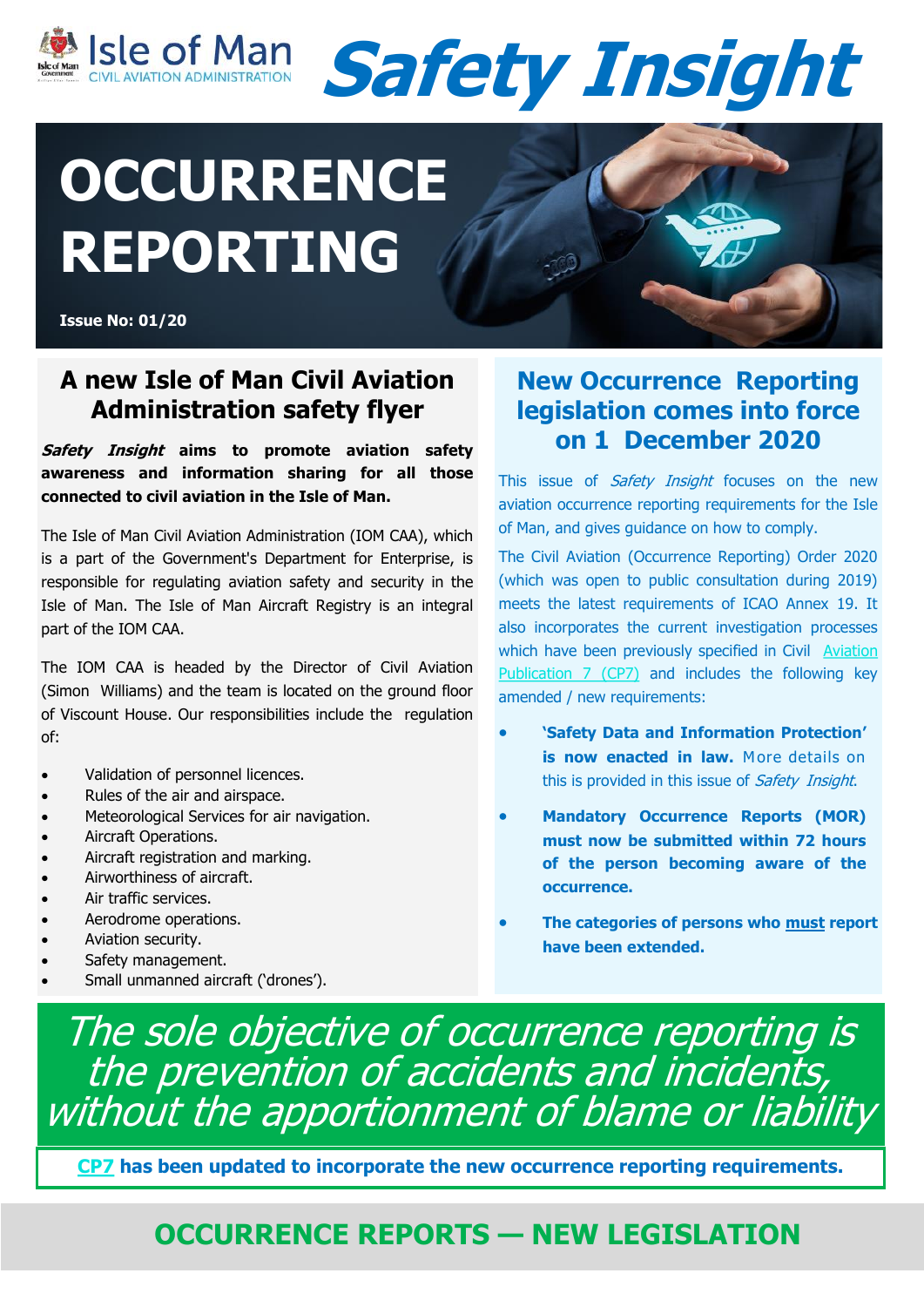# **Safety Data and Information Protection**

### **Why Protect Safety Information and data?**

**The objective of legally protecting safety data and information obtained from occurrence reporting is to encourage individuals and organisations to openly report so that the safety data and information can be used to maintain or improve aviation safety. In accordance with 'Just Culture' principles, these legal protections are not intended to relieve sources of their safety related obligations or interfere with the proper administration of justice.**



**How does the Occurrence Reporting Order protect safety information and data?**

- Except where a 'principle of exception' applies (see next page), safety data or safety information obtained under the Occurrence Reporting Order must not be disclosed for use in civil or criminal proceedings.
- Safety data and information is 'absolutely exempt' information for the purposes of access to information under the Freedom of Information Act 2015.
- You must not use safety data or information obtained under the Occurrence Reporting Order for any purpose other than for maintaining or improving safety and to take any 'preventative, corrective or remedial action' that is necessary (see next page). Everybody must take necessary reasonable measures to protect safety data and information from being used for any other purposes.
- You must not disclose any safety data or safety information other than for promoting or improving aviation safety and such disclosure must not identify any individual. Disclosure of safety data or information for any other purpose must only be done in accordance with an approval granted by the IOM CAA. Approvals will only be granted by the IOM CAA where a 'principle of exception' applies (see next page).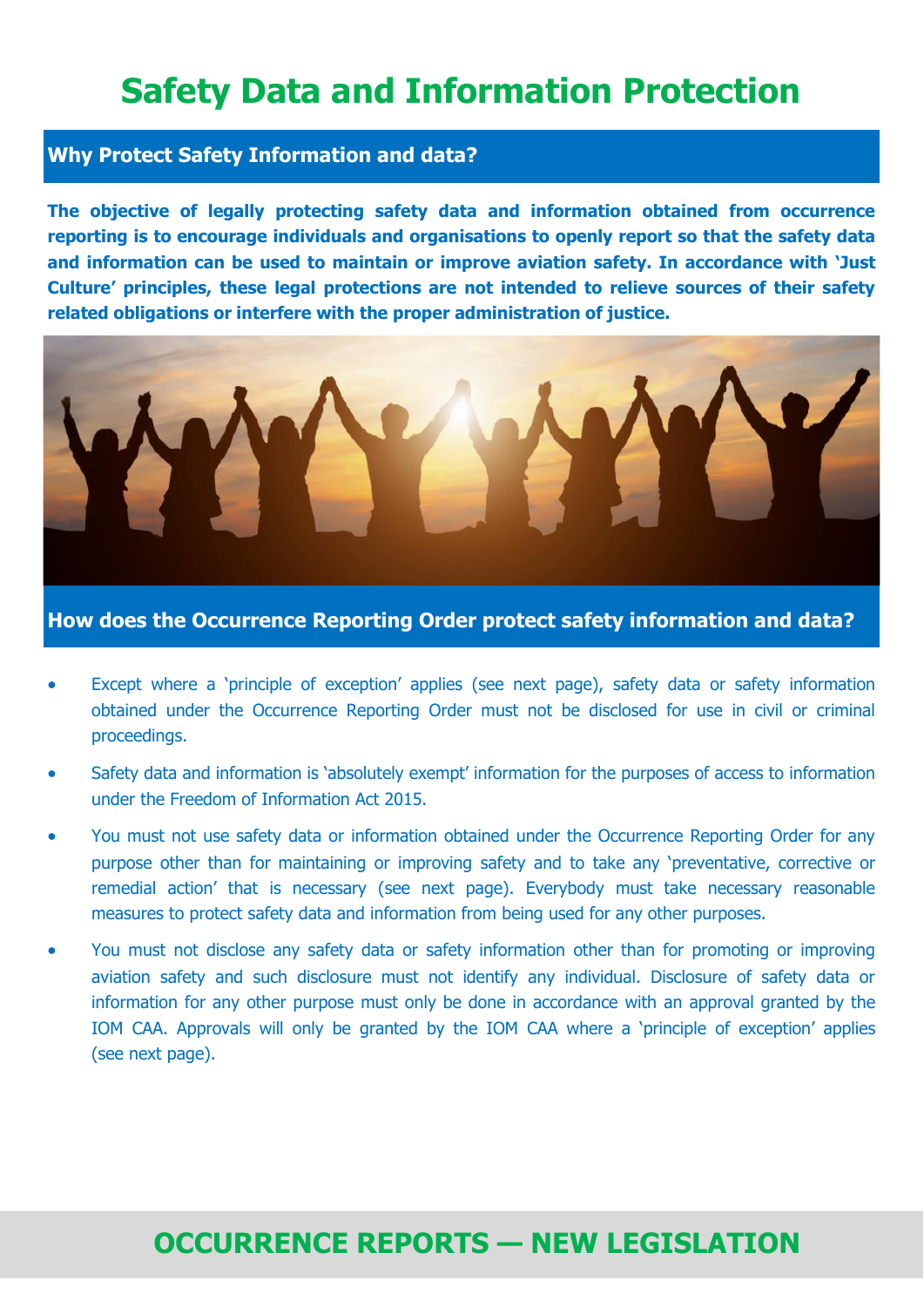# **Safety Data and Information Protection**

### **What is 'preventative, corrective or remedial action'?**

**Preventative, corrective or remedial action, may necessarily be taken by the operator and/or the IOM CAA for the purposes of maintaining or improving safety.** 

- Preventive action is an action taken to prevent the occurrence or recurrence of an event or a hazard that poses a risk to safety.
- Corrective action is an action taken to address particular safety-related shortcomings or deficiencies, such as an authorisation holder who is unable to demonstrate compliance with applicable safety or competency standards. Corrective action may be necessary to bring an authorisation holder back into compliance.
- Remedial action is an action taken to address the underlying causes of particular safety-related shortcomings or deficiencies, such as training. Remedial action might also involve restricting, limiting, suspending or revoking the privileges of an authorisation, certificate or licence holder who fails to continue to meet the necessary qualifications to exercise those privileges.

These actions are **not** to be regarded as punitive or disciplinary but are necessary to prevent or minimise the exposure to an unmitigated safety risk; therefore, they are not subject to the 'principles of exception' (see below):

### **Principles of exception**

### **The IOM CAA must be satisfied that the 'principles of exception' are met before any safety data or information is approved for disclosure for any purposes other than maintaining or improving safety.**

A 'principle of exception' may only be used when one of the following applies:

- (1) there is evidence that an occurrence reported under the Occurrence Reporting Order was likely to have been caused by gross negligence, wilful misconduct or criminal activity;
- (2) disclosure of safety data or safety information is necessary for the proper administration of justice; or
- (3) release is necessary for the wider purpose of maintaining or improving aviation safety in general beyond any immediate preventative, corrective or remedial action.

In order to apply principles (2) or (3) above, the benefits of releasing the safety data or safety information must outweigh the potential adverse impact (both domestic and international) it would likely have on the future collection and availability of such data and information.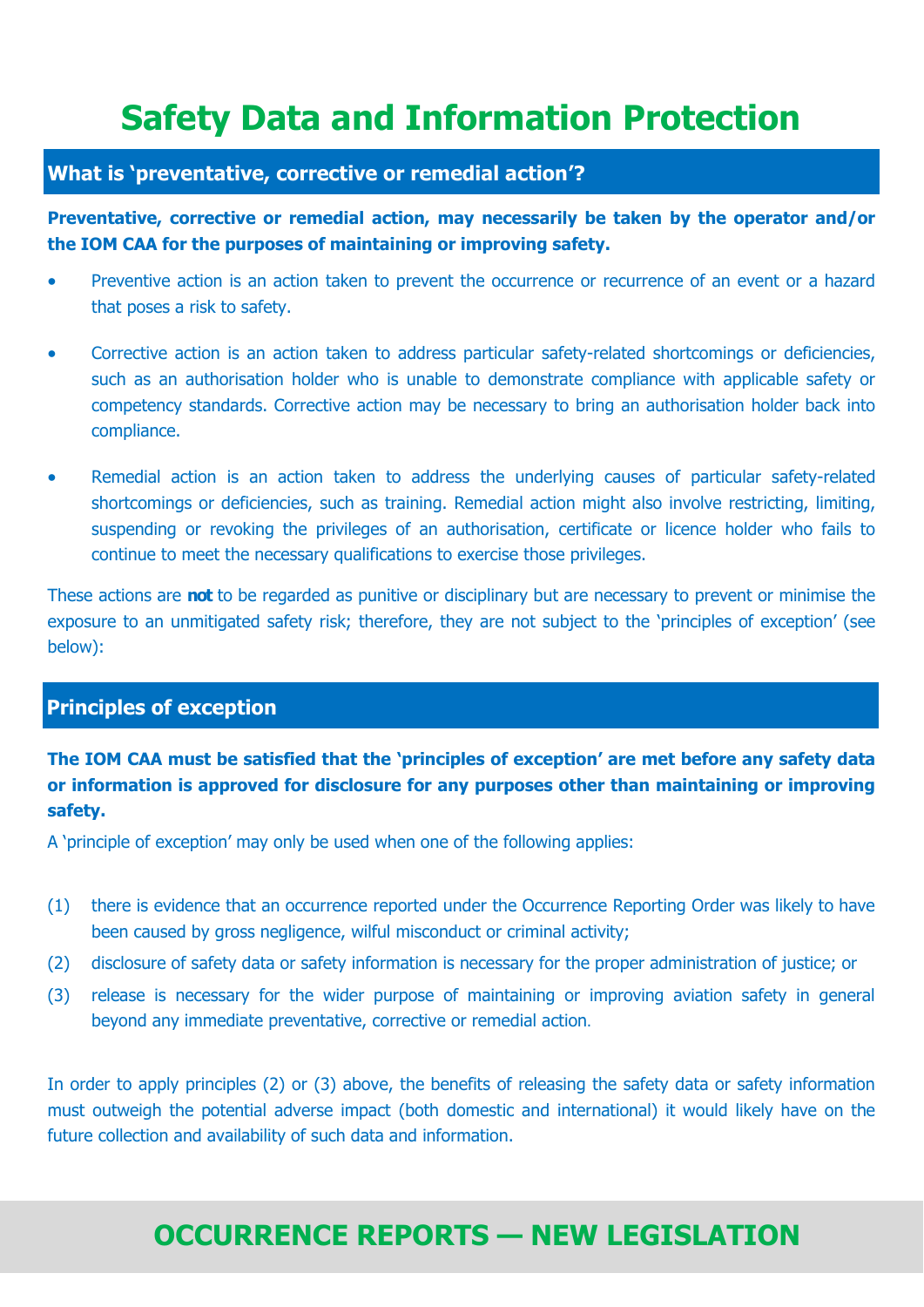# **Mandatory Occurrence Reporting:**

#### **Who must report?**

- a person employed by or at Isle of Man Airport who performs a function relating to the operation of the aerodrome;
- a person who performs a function the Isle of Man as a staff member of an air traffic services provider entrusted with responsibilities related to air traffic services;
- a person who performs a function connected with the installation, modification, maintenance, repair, overhaul, flight-checking or inspection of air traffic service equipment approved by the IOM CAA;
- a person who performs a function connected with the safety management of Isle of Man Airport;
- the remote pilot of a small unmanned aircraft having mass of not less than 250 grams;
- a person who is involved with the transport of dangerous goods by air;
- the pilot in command or a person who signs a certificate of release to service of an aircraft **registered** in the Isle of Man.

Other persons **may** submit **voluntary reports** using exactly the same process.

#### **What must be reported to the IOM CAA?**

Occurrences which **may represent a significant risk to aviation safety** and which fall into the following categories:

- Occurrences related to the **operation of aircraft**;
- Occurrences related to **technical conditions, maintenance** and **repair of aircraft**;
- Occurrences related to **air traffic services** and **facilities**;
- Occurrences related to **aerodromes** and **ground services**;
- **Dangerous goods** incidents.

[CP 7](https://www.gov.im/categories/business-and-industries/civil-aviation-administration-caa/occurrence-reporting/) gives further breakdown of event types and categories.

#### **When must I report by?**

**Within 72 hours** of the person who must report becoming aware of the occurrence.

### **How? - Form 30 Part 1**

**Mandatory Occurrence Reports must be submitted to the IOM CAA by filing in and submitting Part 1 of Form 1 (or another format approved by the IOM CAA as specified in your organisations safety management system).** 

We will acknowledge receipt of the report and will issue a unique occurrence reference number.

For guidance on submitting an MOR see [CP 7](https://www.gov.im/categories/business-and-industries/civil-aviation-administration-caa/occurrence-reporting/reiltys/iomgroot/DeptHome_DFE/DEDCGIL/My%20Documents/AME%20Validation%20Package) and your organisations safety management system.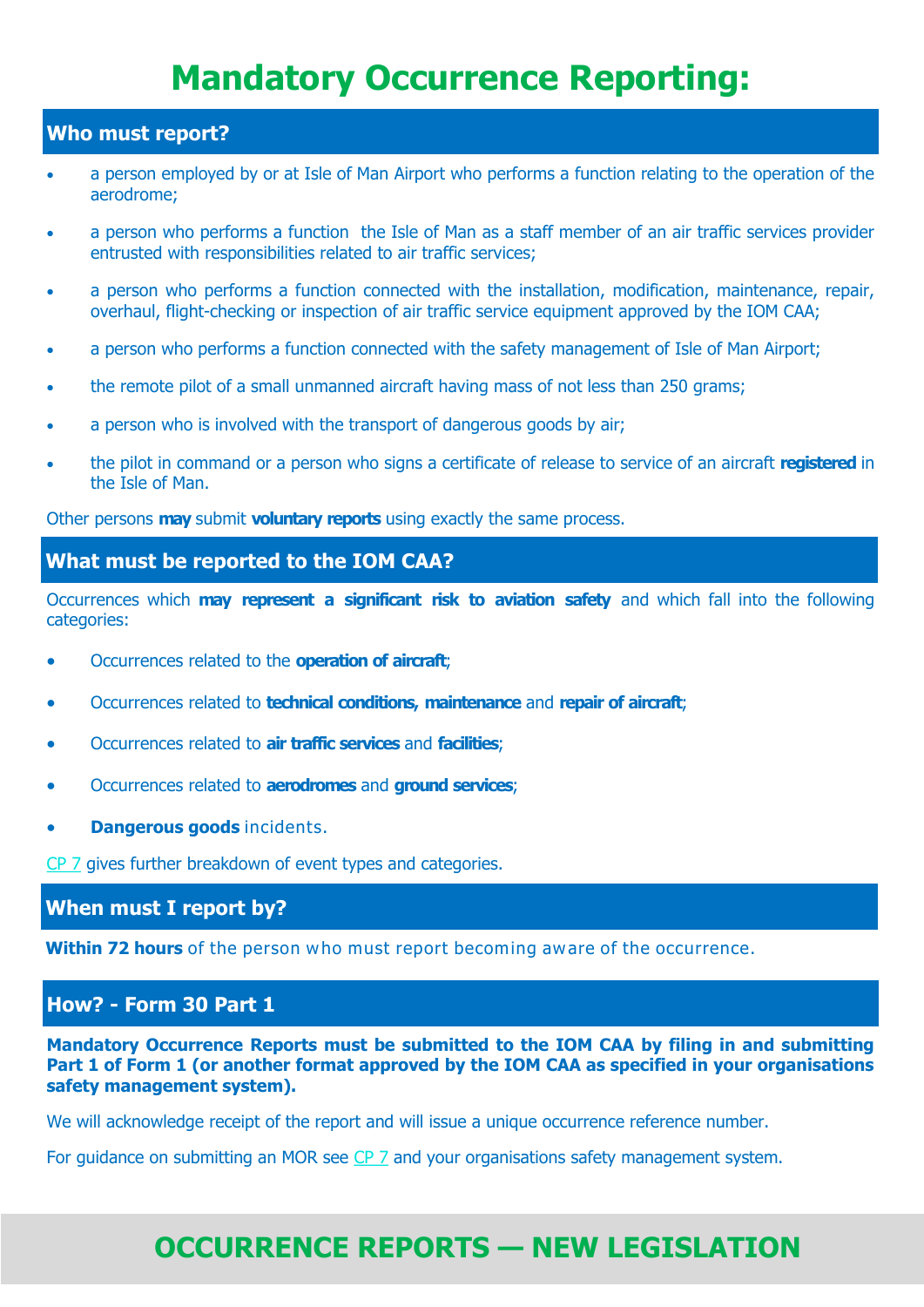

# **Investigation by the reporter/operator**

#### **Requirement**

**Employers must establish procedures for the investigation of mandatory occurrence reports.**

**The occurrence must be investigated and the results submitted to the IOM CAA within 30 days from the date of the occurrence being reported or such longer period that has been agreed by the IOM CAA. This is achieved by submitting the Part 2 of the Form 1 (or alternative approved process as specified in your organisations safety management system).**

The IOM CAA reviews all submitted investigations and only closes the occurrence when satisfied that the investigation has been completed appropriately.

### **Guidance**

Identifying the lessons to be learned from a safety occurrence requires an understanding of not just what happened, but why it happened. The investigation should be conducted in accordance with any requirements specified in the organisation's safety management system (if applicable). Where possible an independent investigation should be completed. The investigation should establish:

- (a) the root causes that led to the occurrence;
- (b) corrective measures that will be put in place to avoid similar events in future.

Therefore, the investigation should look beyond the obvious causes and aim to identify the contributory factors, some of which may be related to weaknesses in the system's defences or other organisational issues.

The outcome of the investigation should focus on determining hazards and risks and not on identifying individuals to blame. The way the investigation is conducted significantly influences the overall safety culture in the aviation organisation.

Investigations into occurrences should be proportionate to the complexity of the event. It is also recognised that investigations may be conducted by lone individuals or by organisations with formal safety management systems. Therefore it is inappropriate to specify exact methodologies or detail to be applied in each case.

For guidance on the conduct of an investigation see [CP 7.](https://www.gov.im/categories/business-and-industries/civil-aviation-administration-caa/occurrence-reporting/)